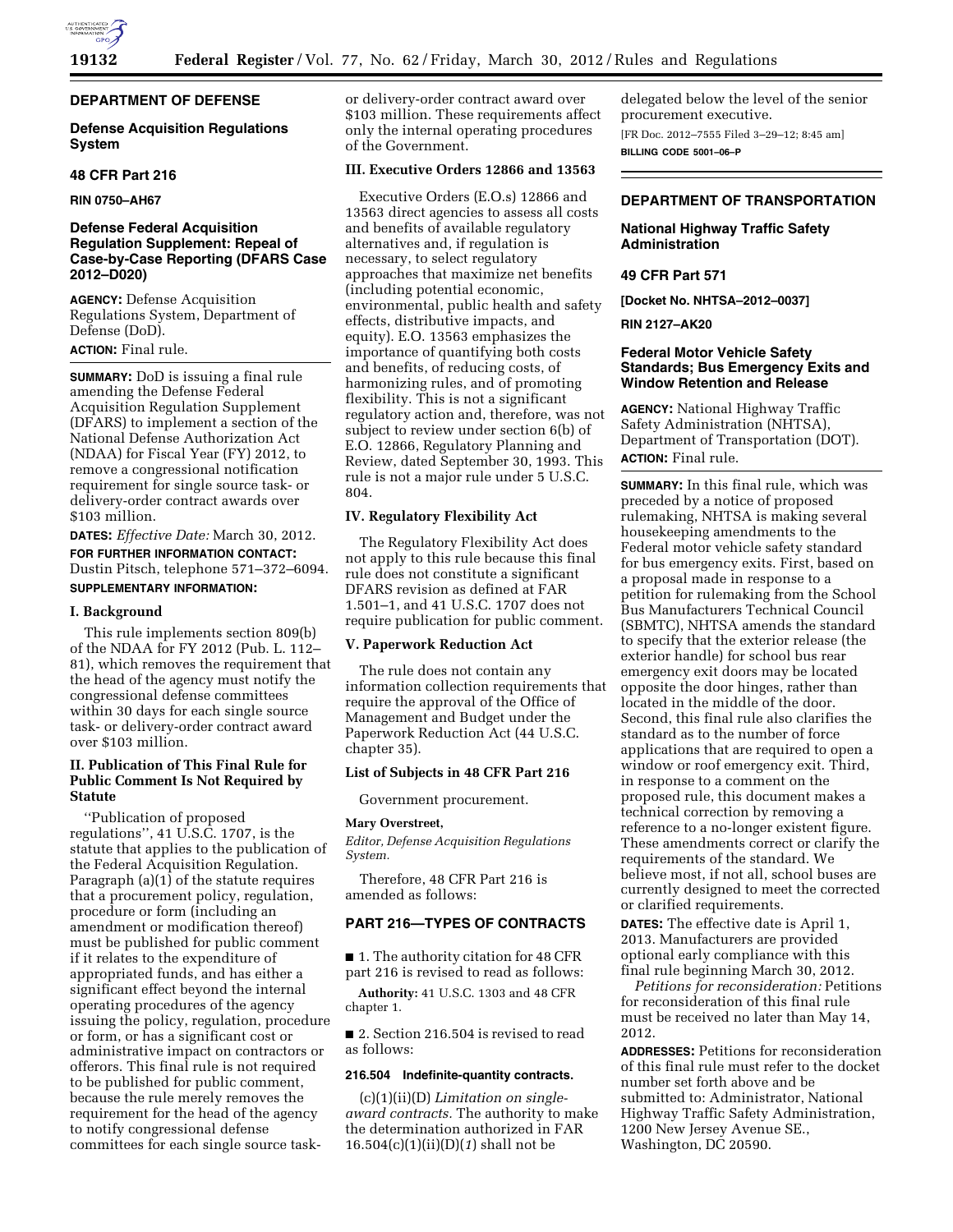**FOR FURTHER INFORMATION CONTACT:** For non-legal issues, Mr. Conor McCafferty, Office of Crashworthiness Standards (telephone: 202–366–1046) (fax: 202– 493–2990), NVS–113. For legal issues, Ms. Deirdre Fujita, Office of the Chief Counsel (telephone: 202–366–2992) (fax: 202–366–3820), NCC–112. These officials can be reached at the National Highway Traffic Safety Administration, 1200 New Jersey Avenue SE., Washington, DC 20590.

# **SUPPLEMENTARY INFORMATION:**

# **Table of Contents**

#### I. Background

II. Location of Exterior Release Mechanism (Exterior Handle)

III. Figure 3D

IV. Window or Roof Emergency Exit Release

- V. Removing Reference to Figure 6B
- VI. Rulemaking Analyses and Notices

### **I. Background**

Federal Motor Vehicle Safety Standard (FMVSS) No. 217, ''Bus emergency exits and window retention and release,'' 1 applies to buses, including school buses, except buses manufactured for the purpose of transporting persons under physical restraint. The purpose of the standard is to minimize the likelihood of occupants being thrown from the bus and to provide a means of readily accessible emergency egress. The standard establishes requirements for the retention of windows other than windshields in buses, and establishes operating forces, opening dimensions, and markings for bus emergency exits.

In this final rule, we make several housekeeping amendments to FMVSS No. 217. First, NHTSA amends the standard to specify that the exterior release (the exterior handle) for school bus rear emergency exit doors may be located at the side opposite the door hinges, rather than located in the middle of the door. Second, this final rule also clarifies the standard as to the number of force applications that are required to open a window or roof emergency exit. Third, this document removes a reference to a no-longer existent figure.

The notice of proposed rulemaking (NPRM) upon which this final rule is based was published on December 28, 2009 (74 FR 68558) (Docket No. NHTSA–2009–0190).

We received seven comments on the NPRM from school bus manufacturers and private individuals.2 None of the

commenters opposed the proposal, several made suggested changes to specific provisions, and some commented on matters beyond the scope of the rulemaking.

### **II. Location of Exterior Release Mechanism (Exterior Handle)**

FMVSS No. 217 (S5.3.3.1(a)) specifies requirements for the location of the interior and exterior releases (handles) for side and rear emergency door exits for school buses with a gross vehicle weight rating (GVWR) greater than 4,536 kilograms (10,000 pounds) (''large school buses'').

The standard currently specifies at S5.3.3.1(a) and Figure 3D of the standard that both the interior and exterior releases (handles) for rear emergency exit doors be located in the center of the door.3 However, school bus manufacturers have always understood the standard as requiring only interior releases (interior handles) to be in the center of the door. They believed that the exterior handle may be near the edge of the door on the side opposite the hinges. They further believed that an exterior release (exterior handle) so located provides more leverage and may be designed to require less force to open the rear emergency exit door as compared to an exterior handle located in the center of the door.4

SBMTC petitioned the agency to amend FMVSS No. 217 to specify that the exterior release (exterior handle) for school bus rear emergency exit doors may be located near the edge of the door on the side opposite the hinges. Regarding interior releases (interior

3S5.3.3.1(a) specifies that the manual interior and outside releases (handles) are located: ''Within the high force access region shown in Figure 3A for a side emergency exit door, and in figure 3D for a rear emergency exit door.'' Figure 3D consists of two drawings. The left-side drawing shows the sideview of the high force access region. As shown in the left-side drawing, the release (handle) may be located at any point from the left side of the door to the right. However, the right-side drawing, giving a different perspective of the rear exit (front view), shows that the high force access region is a narrow area in the center of the door. Since S5.3.3.1(a) requires the interior and exterior releases (handles) to be ''[w]ithin the high force access region shown in \* \* \* figure 3D for a rear emergency exit door,'' the releases must be in that narrow area in the center of the door shown in the right-side drawing of Figure 3D.

4All things being equal, the longer the distance between the handle and the door hinges, the less force is required to open the door. Thus, for optimum leverage, the handle should be operated from the side of the door as far away as possible from the door hinges.

handles), the petitioner believed that the interior handles should be in the center of the door so that it is visible to bus occupants and not obscured by seat backs if the door is wider than the bus's center aisle.

In the NPRM, we tentatively agreed that the school bus manufacturers' current practice of placing the exterior rear emergency exit door release (exterior handle) near the edge of the door on the side opposite the hinges better meets the need for safety than placing the exterior release in the center of the door. Releases (exterior handles) placed opposite the hinges would require less force to pull open the door for persons outside the school bus than comparable releases located in the center.

Accordingly, we proposed to amend FMVSS No. 217 to specify that the exterior release (exterior handle) for the exit must only be in the high force access region shown in the left-side drawing (side view) of current Figure 3D; that is, only the vertical dimensions of the high force region are specified for the location of the exterior handle. We sought comment on whether we should require the exterior release to be no further than 51 millimeters (mm) (two inches) away from the edge of the door opposite the hinges.

We also clarified the requirement that the interior release (interior handle) for a rear emergency exit must be in the high force access region shown in both drawings of current Figure 3D, i.e., in the center of the door.

In addition, to make Figure 3D easier to understand, we proposed to rename the left-side drawing ''Figure 3D(1)'' and the right-side drawing ''Figure 3D(2).''

### *Comments*

All commenters responding to this issue agreed with NHTSA that FMVSS No. 217 should be amended so that it specifies that the exterior release (exterior handle) for school bus rear emergency exit doors be located near the edge of the door on the side opposite the hinges.

However, no commenter supported the idea to limit placement of the exterior release to no further than 51 mm (two inches) from the edge of the door opposite the hinges. SBMTC stated that the NPRM did not give an explanation on the reasoning behind this proposal. SBMTC stated that the shaft of the exterior emergency door release handle on the majority of school buses is located approximately 76 to 127 mm (3 to 5 inches) from the edge of the door. SBMTC also noted that due to current school bus emergency door construction and because emergency

<sup>1</sup> 49 CFR 571.217.

<sup>2</sup>NHTSA received comments from Blue Bird Body Company (Blue Bird), Thomas Built Buses (Thomas Built), the National Truck Equipment Association (NTEA), SBMTC, and W. Coffey, N.

Horner, and J. Walsh. This final rule does not discuss issues raised by commenters that were beyond the scope of the rulemaking, such as suggested ideas to possibly improve emergency egress or ideas to improve overall school bus occupant protection. Comments can be read at Docket No. NHTSA–2009–0190.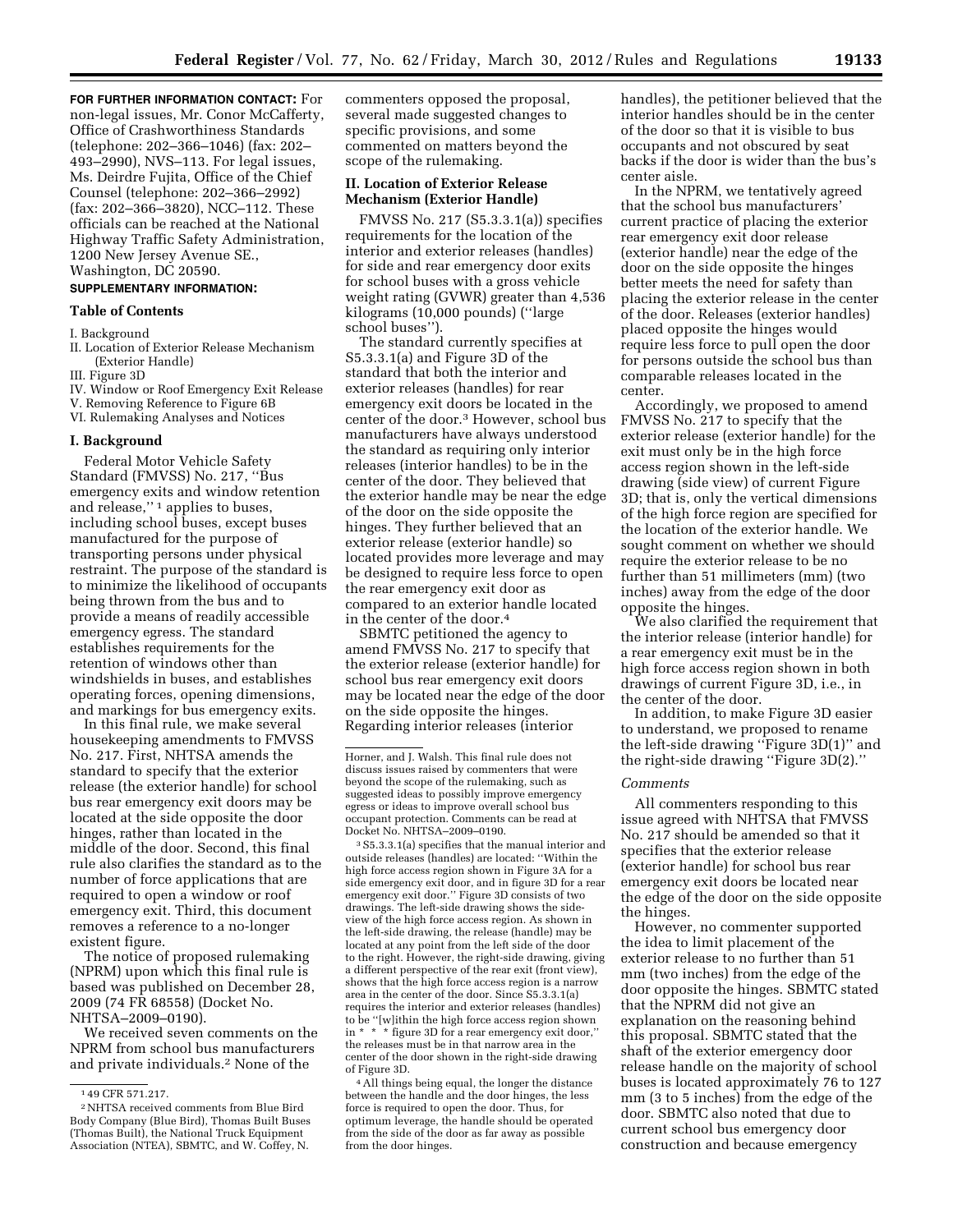exits are already required to meet release forces as specified in FMVSS No. 217, it does not see any benefit or need to limit the maximum distance from the edge of the door to 51 mm (two inches).

Thomas Built believed that the 51 mm (two inch) limitation was arbitrary. Thomas Built requested that the edge dimension be determined by each individual manufacturer's design parameters because it would give the manufacturers some tolerance and flexibility in their respective designs.

NTEA believed that most manufacturers' exterior release handles on emergency doors are farther away than 51 mm (two inches) from the edge of the door. NTEA is unaware of any safety need to require design changes such that exterior release handles are no further than 51 mm (2 inches) from the edge of the door.

#### *Response*

We are adopting the proposed amendment, except for the requirement that the exterior release handle must be no further than 51 mm (two inches) away from the edge of the door. The purpose of the limitation would have been to ensure the emergency exit door opened within the force requirements set forth in the standard. After reviewing the comments, we agree with SBMTC that the force requirements specified in the standard for opening emergency exits are sufficient to meet this goal. It is the opening force, not the closeness to the edge of the door, that is important for opening the door from the outside.

We also agree with Thomas Built that the location of the exterior release handle should be determined by the individual manufacturer's design parameters because the door design may vary based on each manufacturer's model. Thus, specifying an exact location would be overly design restrictive when the standard already prescribes the maximum force to open the exit.

We received no comment on the issue of the effective date for the changes to the exterior release handle for the school bus rear emergency exit door.

## **III. Figure 3D**

In its comment, Blue Bird stated that Figure 3D already has the required two drawings and only needs to change the width of the ''ACCESS REGION FOR HIGH FORCES'' in the right-hand drawing to span the entire door. Blue Bird stated that the proposal to split Figure 3D into Figures 3D(1) and 3D(2) did not seem necessary and may recreate the problem of using a single

two-dimensional drawing to communicate three-dimensional information.

## *Response*

We do not agree with Blue Bird's suggestion that the high access region depicted in Figure 3D(2) (right side drawing) extends across the entire width of the door. The access region depicted in Figure 3D(2) (front view of the access regions for the rear emergency exit without rear obstruction) provides the location requirement for the interior release mechanism (interior handle) and ensures that it is in a location accessible from inside of the school bus. As we explained in the NPRM, the interior release handle for the emergency exit was intentionally required to be located in the center of the door so that it is visible to bus occupants and the view of the handle is not obstructed by seat backs. Further, as noted by SBMTC, the exit would be opened from inside by a pushing motion rather than a pulling motion, so locating the handle in the center of the door does not markedly increase the difficulty of opening the door.

Further, we do not agree with Blue Bird's suggestion not to split Figure 3D into Figures 3D(1) and 3D(2). Splitting Figure 3D into two parts allows referencing the two figures individually, to provide separate location requirements for the interior and exterior release mechanisms. As explained earlier, we intentionally described the interior handle as being in the center of the door, as indicated by Figures 3D(1) (side view) and 3D(2) (front view). However, for exterior release handles, which are not at risk of being obscured, we are only specifying the vertical dimensions of the high force region and are providing flexibility to the manufacturer to place the exterior release handle anywhere along the width of the door, as indicated by Figure 3D(1) alone (with vertical dimensions shown in the front view— 3D(2)).

## **IV. Window or Roof Emergency Exit Release**

FMVSS No. 217 (S5.3.3.2) specifies the number, location, type, and magnitude of force applications to open emergency exit windows in all school buses, and S5.3.3.3 does the same for school bus emergency roof exits. At S5.3.2, the standard specifies the number, location, type and magnitude of force applications to open emergency exits in buses other than school buses.

These paragraphs of the standard specify, among other things: ''In the case

of [an exit] with one release mechanism, the mechanism shall require two force applications to release the exit. In the case of [an exit] with two release mechanisms, each mechanism shall require one [force] application to release the exit.'' The language first appeared in a November 2, 1992 final rule (57 FR 49423).

In a June 13, 1994 interpretation letter to Blue Bird, NHTSA stated that the sentence in S5.3.3.2, ''In the case of windows with one release mechanism, the mechanism shall require two force applications to release the exit,'' was incorrect. The agency stated that the sentence was meant to read: ''In the case of windows with one release mechanism, the exit shall require two force applications *to open.*'' (Emphasis added.) That is to say, the agency intended a window or roof exit with one release mechanism to be able to be opened with only two force applications: One force application that undoes the release mechanism, and a second force application that opens the exit. The concern is that, because of the current wording of S5.3.3.2, the paragraph could be read as specifying that two force applications are used to activate the single mechanism and that a third force application is applied to open the exit.

The NPRM proposed to change the wording so that it states more clearly what the agency had intended. NHTSA proposed to make S5.3.2, S5.3.3.2, and S5.3.3.3 clearer by separating the requirements for operating an exit's release mechanism(s) from the requirements for opening the exit. NHTSA proposed to specify, for exits with one release mechanism, the exit must require two force applications to open: One to release the mechanism and another to open the exit. For exits with two release mechanisms, there must be a total of three force applications to open the exit: One force application must be applied to each of the two mechanisms to release the mechanism, and another force must be applied to open the exit.

We viewed this rulemaking as primarily a housekeeping measure and stated our belief in the NPRM that all emergency window and roof exits are currently designed to meet the requirements as the agency had intended to be understood.

#### *Comments*

We received no comments on this issue. Thus, no manufacturer disagreed with our statement that all emergency window and roof exits are currently designed to meet the existing requirements regarding the number of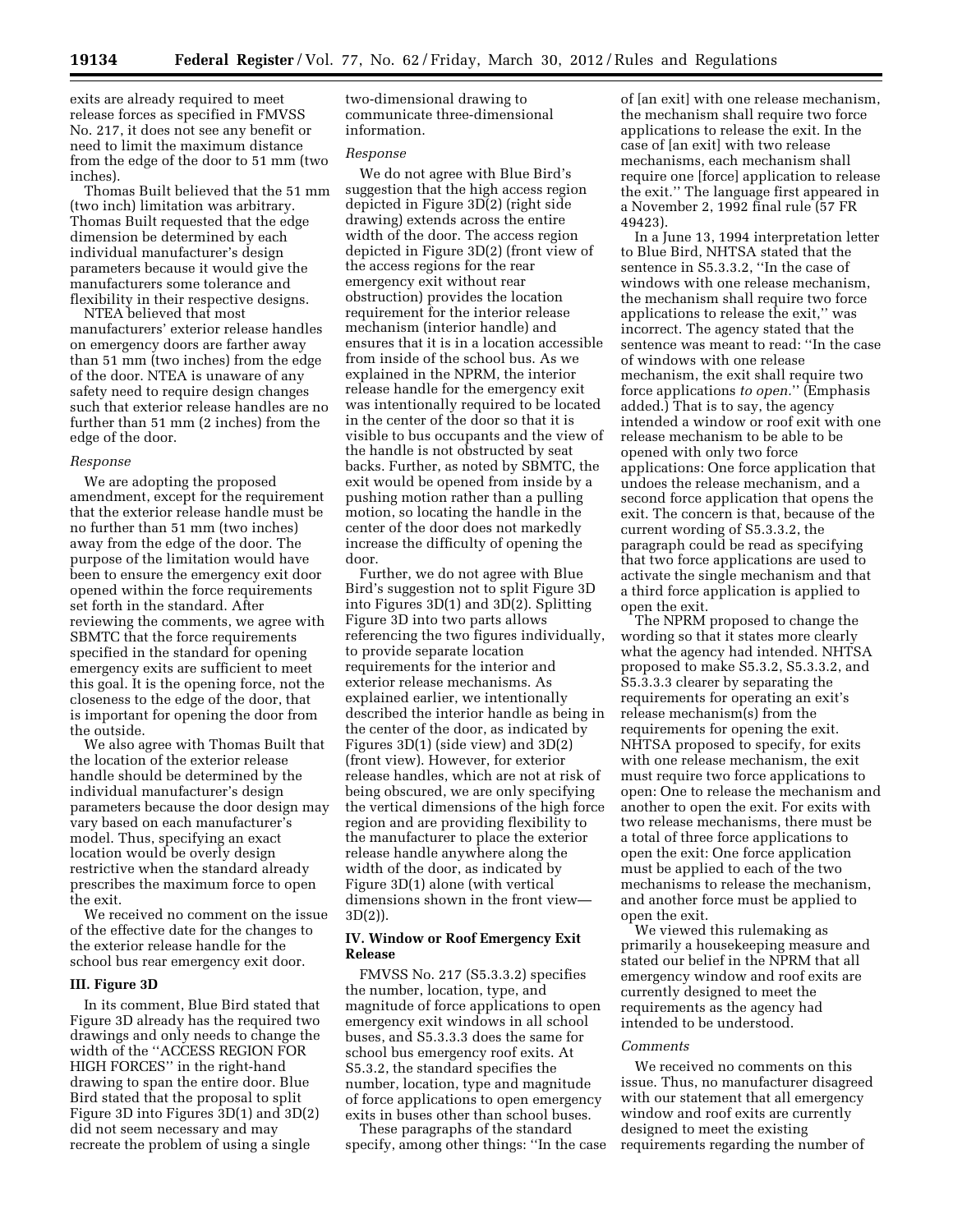force applications. Blue Bird stated generally that it was ''supportive of this NPRM's housekeeping measures,'' which we assume refers to this as well as the other proposed amendments.

#### *Response*

For the reasons in the NPRM, we are adopting the changes proposed in the December 2009 NPRM.

### **V. Removing Reference to Figure 6B**

In its comment, Blue Bird pointed out another housekeeping measure. In an August 12, 2005 final rule (70 FR 47131), we amended FMVSS No. 217 by, among other things, removing Figure 6B from the standard. Inadvertently, we did not remove a reference to Figure 6B in the regulatory text of S5.4.3.1(a). Today's final rule corrects S5.4.3.1(a) by removing the reference to Figure 6B.

#### **VI. Rulemaking Analyses and Notices**

## *Executive Order 12866 and DOT Regulatory Policies and Procedures*

This rulemaking document was not reviewed by the Office of Management and Budget under E.O. 12866. It is not considered to be significant under E.O. 12866 or the Department's Regulatory Policies and Procedures (44 FR 11034; February 26, 1979). This final rule is of a housekeeping nature. We believe that all vehicles currently meet the changes discussed in this final rule and that there will be no costs associated with this rule.

## *Regulatory Flexibility Act*

Pursuant to the Regulatory Flexibility Act (5 U.S.C. 601 *et seq.,* as amended by the Small Business Regulatory Enforcement Fairness Act (SBREFA) of 1996), whenever an agency is required to publish a notice for any proposed or final rule, it must prepare and make available for public comment a regulatory flexibility analysis that describes the effect of the rule on small entities (i.e., small businesses, small organizations, and small governmental jurisdictions), except as provided below. The Small Business Administration's regulations at 13 CFR part 121 define a small business, in part, as a business entity ''which operates primarily within the United States.'' (13 CFR 121.105(a)). No regulatory flexibility analysis for a rule is required if the head of an agency certifies that the rule will not have a significant economic impact on a substantial number of small entities. The SBREFA amended the Regulatory Flexibility Act to require Federal agencies to provide a statement of the factual basis for certifying that a rule will not have a significant economic

impact on a substantial number of small entities.

NHTSA has considered the effects of this rulemaking action under the Regulatory Flexibility Act. I hereby certify that this final rule will not have a significant economic impact on a substantial number of small entities. The basis for the certification is that this final rule is of a housekeeping nature. It does not change any FMVSS No. 217 requirements that school bus manufacturers are now meeting.

### *National Environmental Policy Act*

NHTSA has analyzed this rulemaking action for the purposes of the National Environmental Policy Act. The agency has determined that implementation of this action does not have any significant impact on the quality of the human environment.

## *Executive Order 13132 (Federalism)*

NHTSA has examined today's final rule pursuant to Executive Order 13132 (64 FR 43255, August 10, 1999) and concluded that no additional consultation with States, local governments or their representatives is mandated beyond the rulemaking process. The agency has concluded that this housekeeping rulemaking does not have sufficient federalism implications to warrant consultation with State and local officials or the preparation of a federalism summary impact statement. The final rule does not have ''substantial direct effects on the States, on the relationship between the national government and the States, or on the distribution of power and responsibilities among the various levels of government.''

NHTSA rules can preempt in two ways. First, the National Traffic and Motor Vehicle Safety Act contains an express preemption provision: When a motor vehicle safety standard is in effect under this chapter, a State or a political subdivision of a State may prescribe or continue in effect a standard applicable to the same aspect of performance of a motor vehicle or motor vehicle equipment only if the standard is identical to the standard prescribed under this chapter. 49 U.S.C. 30103(b)(1). It is this statutory command by Congress that preempts any nonidentical State legislative and administrative law addressing the same aspect of performance.

The express preemption provision described above is subject to a savings clause under which ''[c]ompliance with a motor vehicle safety standard prescribed under this chapter does not exempt a person from liability at common law.'' 49 U.S.C. 30103(e)

Pursuant to this provision, State common law tort causes of action against motor vehicle manufacturers that might otherwise be preempted by the express preemption provision are generally preserved. However, the Supreme Court has recognized the possibility, in some instances, of implied preemption of such State common law tort causes of action by virtue of NHTSA's rules, even if not expressly preempted. This second way that NHTSA rules can preempt is dependent upon there being an actual conflict between an FMVSS and the higher standard that would effectively be imposed on motor vehicle manufacturers if someone obtained a State common law tort judgment against the manufacturer, notwithstanding the manufacturer's compliance with the NHTSA standard. Because most NHTSA standards established by an FMVSS are minimum standards, a State common law tort cause of action that seeks to impose a higher standard on motor vehicle manufacturers will generally not be preempted. However, if and when such a conflict does exist—for example, when the standard at issue is both a minimum and a maximum standard the State common law tort cause of action is impliedly preempted. See *Geier* v. *American Honda Motor Co.,*  529 U.S. 861 (2000).

Pursuant to Executive Order 13132 and 12988, NHTSA has considered whether this rule could or should preempt State common law causes of action. The agency's ability to announce its conclusion regarding the preemptive effect of one of its rules reduces the likelihood that preemption will be an issue in any subsequent tort litigation.

To this end, the agency has examined the nature (*e.g.,* the language and structure of the regulatory text) and objectives of today's rule and finds that this rule prescribes only housekeeping amendments. Accordingly, NHTSA does not intend that this rule preempt state tort law.

## *Executive Order 12988 (Civil Justice Reform)*

With respect to the review of the promulgation of a new regulation, section 3(b) of Executive Order 12988, ''Civil Justice Reform'' (61 FR 4729, February 7, 1996) requires that Executive agencies make every reasonable effort to ensure that the regulation: (1) Clearly specifies the preemptive effect; (2) clearly specifies the effect on existing Federal law or regulation; (3) provides a clear legal standard for affected conduct, while promoting simplification and burden reduction; (4) clearly specifies the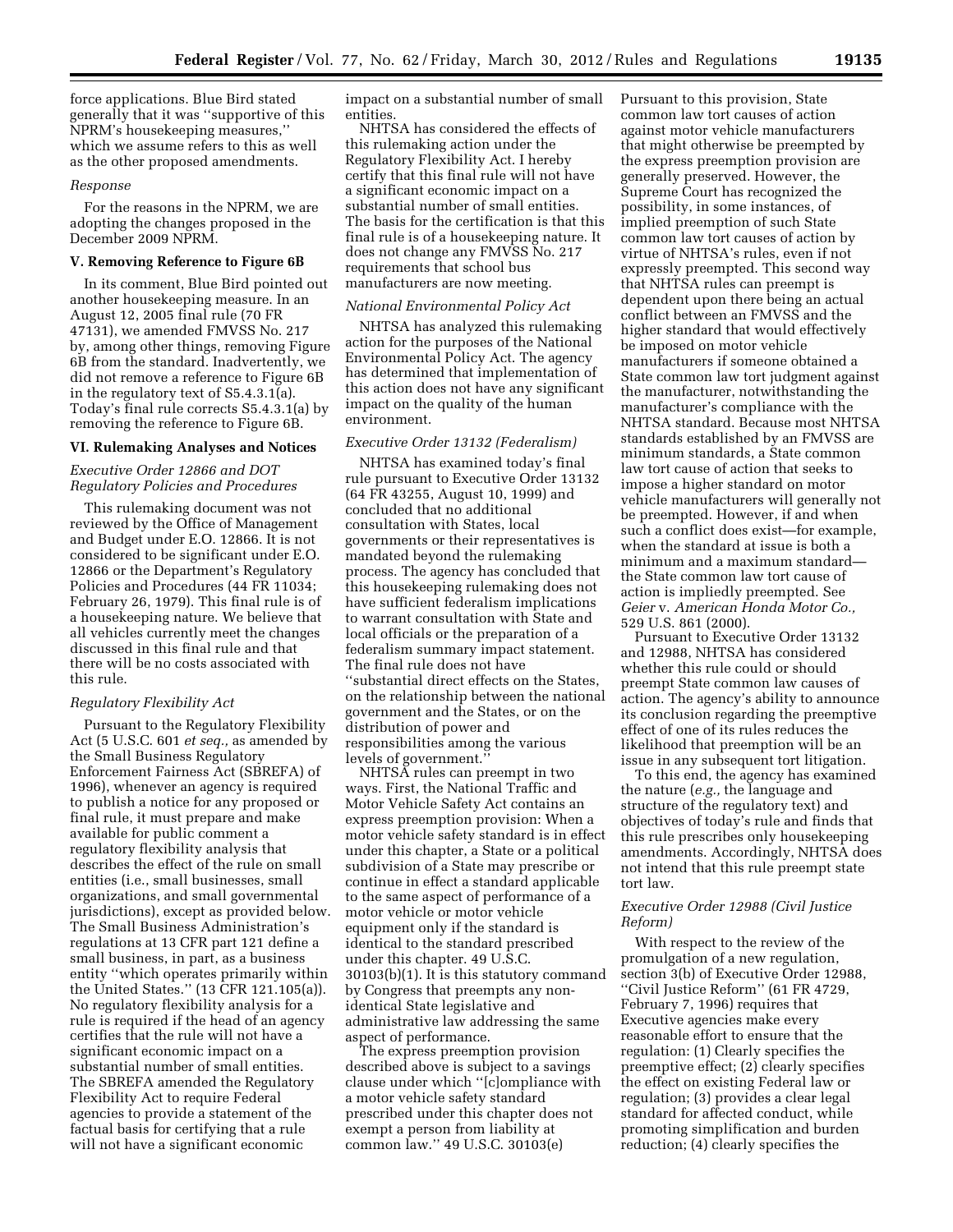retroactive effect, if any; (5) adequately defines key terms; and (6) addresses other important issues affecting clarity and general draftsmanship under any guidelines issued by the Attorney General. This document is consistent with that requirement.

Pursuant to this Order, NHTSA notes as follows. The preemptive effect of this rule is discussed above. NHTSA notes further that there is no requirement that individuals submit a petition for reconsideration or pursue other administrative proceeding before they may file suit in court.

### *Paperwork Reduction Act*

Under the Paperwork Reduction Act of 1995, a person is not required to respond to a collection of information by a Federal agency unless the collection displays a valid Office of Management and Budget (OMB) control number. There are no collections of information associated with today's final rule. Thus, the Paperwork Reduction Act does not apply.

## *National Technology Transfer and Advancement Act*

Section 12(d) of the National Technology Transfer and Advancement Act of 1995 (NTTAA), Public Law 104– 113, section 12(d) (15 U.S.C. 272) directs NHTSA to use voluntary consensus standards in its regulatory activities unless doing so would be inconsistent with applicable law or otherwise impractical. Voluntary consensus standards are technical standards (e.g., materials specifications, test methods, sampling procedures, and business practices) that are developed or adopted by voluntary consensus standards bodies, such as the Society of Automotive Engineers (SAE). The NTTAA directs the agency to provide Congress, through the OMB, explanations when we decide not to use available and applicable voluntary consensus standards.

After carefully reviewing the available information, NHTSA has determined that there are no voluntary consensus standards relevant to this rulemaking, as this final rule clarifies existing FMVSS No. 217 requirements.

## *Unfunded Mandates Reform Act*

Section 202 of the Unfunded Mandates Reform Act of 1995 (UMRA) requires Federal agencies to prepare a written assessment of the costs, benefits, and other effects of proposed or final rules that include a Federal mandate likely to result in the expenditure by State, local or tribal governments, in the aggregate, or by the private sector, of more than \$100 million in any one year

(adjusted for inflation with base year of 1995). This final rule will not result in the expenditure by State, local, or tribal governments, in the aggregate, or by the private sector of more than \$100 million annually.

#### *Executive Order 13211*

Executive Order 13211 (66 FR 28355, May 18, 2001) applies to any rulemaking that: (1) Is determined to be economically significant as defined under E.O. 12866, and is likely to have a significantly adverse effect on the supply of, distribution of, or use of energy; or (2) that is designated by the Administrator of the Office of Information and Regulatory Affairs as a significant energy action. This rulemaking is not subject to E.O. 13211.

# *Regulation Identifier Number (RIN)*

The Department of Transportation assigns a regulation identifier number (RIN) to each regulatory action listed in the Unified Agenda of Federal Regulations. The Regulatory Information Service Center publishes the Unified Agenda in April and October of each year. You may use the RIN contained in the heading at the beginning of this document to find this action in the Unified Agenda.

#### *Privacy Act*

Anyone is able to search the electronic form of all comments received into any of our dockets by the name of the individual submitting the comment (or signing the comment, if submitted on behalf of an association, business, labor union, etc.). You may review DOT's complete Privacy Act Statement in the **Federal Register**  published on April 11, 2000 (65 FR 19477 at 19478).

## **List of Subjects in 49 CFR Part 571**

Labeling, Motor vehicle safety, Reporting and recordkeeping requirements, Tires.

In consideration of the foregoing, NHTSA amends 49 CFR part 571 as follows:

## **PART 571—FEDERAL MOTOR VEHICLE SAFETY STANDARDS**

■ 1. The authority for part 571 continues to read as follows:

**Authority:** 49 U.S.C. 322, 30111, 30115, 30117 and 30166; delegation of authority at 49 CFR 1.50.

- 2. Section 571.217 is amended by:
- a. Revising S5.3.2;
- b. Adding S5.3.2.1(a) and S5.3.2.1(b);
- $\blacksquare$  c. Revising S5.3.3.1(a);
- d. Revising S5.3.3.2;

■ e. Adding S5.3.3.2.1(a) and

- S5.3.3.2.1(b);
- f. Revising S5.3.3.3;
- g. Adding S5.3.3.3.1(a) and S5.3.3.3.1(b);
- $\blacksquare$  h. Revising S5.4.3.1(a); and,
- i. Revising Figure 3D.

The revised and added text and figure read as follows:

## **§ 571.217 Bus emergency exits and window retention and release.**

\* \* \* \* \* S5.3.2 (a) When tested under the conditions of S6, both before and after the window retention test required by S5.1, each emergency exit not required by S5.2.3 shall allow manual release of the exit by a single person, from inside the passenger compartment, using force applications each of which conforms, at the option of the manufacturer, either to S5.3.2.1(a) or S5.3.2.1(b).

(b) Each exit described in S5.3.2(a) shall have no more than two release mechanisms. For exits with one release mechanism, the exit shall require two force applications to open the exit: One force application shall be applied to the mechanism and another force application shall be applied to open the exit. The force application for the release mechanism must differ by not less than 90 degrees and not more than 180 degrees from the direction of the initial motion to open the exit. For exits with two release mechanisms, there shall be a total of three force applications to open the exit: One force application shall be applied to each of the two mechanisms to release each mechanism, and another force shall be applied to open the exit. The force application for at least one of the release mechanisms must differ by not less than 90 degrees and not more than 180 degrees from the direction of the initial motion to open the exit. The force applications for the mechanism(s) must conform to either S5.3.2.1(a) or S5.3.2.1(b), as appropriate.

S5.3.2.1(a) *Low-force application.* 

(1) Location: As shown in Figure 1 or Figure 3.

- (2) Type of motion: Rotary or straight.
- (3) Magnitude: Not more than 90 N.
- (b) *High-force application.*
- (1) Location: As shown in Figure 2 or Figure 3.

(2) Type of motion: Straight and perpendicular to the undisturbed exit surface.

(3) Magnitude: Not more than 270 N.  $S5.3.3$  \* \*

 $S5.3.3.1$  \* \* \*

(a) *Location:* Within the high force access region shown in Figure 3A for a side emergency exit door, within the high force access region shown in both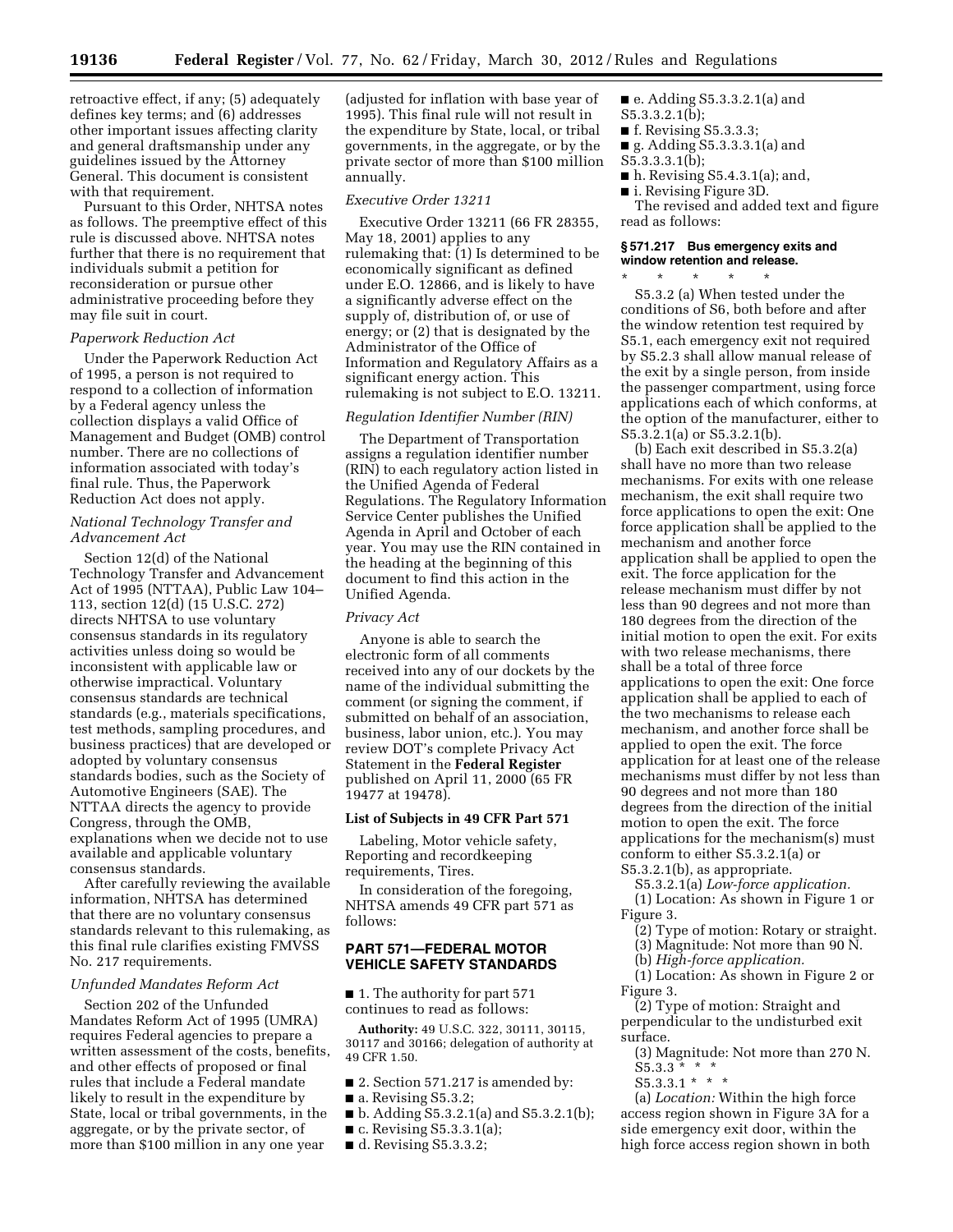Figure 3D(1) and Figure 3D(2) for an interior release mechanism for a rear emergency exit door, and within the high force access region shown in Figure 3D(1) for an exterior release mechanism for a rear emergency exit door.

\* \* \* \* \*

S5.3.3.2 When tested under the conditions of S6., both before and after the window retention test required by S5.1, each school bus emergency exit window shall allow manual opening of the exit by a single person, from inside the passenger compartment. Each exit shall have no more than two release mechanisms. The mechanism(s) must be located in either the specified low-force or high-force regions (at the option of the manufacturer), with force applications and types of motions that conform to either S5.3.3.2.1(a) or (b) of this section, as appropriate. For exits with one release mechanism, the exit shall require two force applications to open the exit: One force application shall be applied to the mechanism and another force application shall be applied to open the exit. The force application for the release mechanism must differ by not less than 90 degrees and not more than 180 degrees from the direction of the initial motion to open the exit. For exits with two release mechanisms, there shall be a total of three force applications to open the exit: One force application shall be applied to each of the two mechanisms to release each mechanism, and another force shall be applied to open the exit. The force application for at least one of the release mechanisms must differ by not less than 90 degrees and not more than 180 degrees from the direction of the initial motion to open the exit. Each release mechanism shall operate without the use of remote controls or tools, and notwithstanding any failure of the vehicle's power system. When a release mechanism is unlatched and the vehicle's ignition is in the ''on''

position, a continuous warning shall be audible at the driver's seating position and in the vicinity of that emergency exit.

S5.3.3.2.1(a) Emergency exit windows—*Low-force application.* 

(1) Location: Within the low-force access regions shown in Figures 1 and

3 for an emergency exit window. (2) Type of motion: Rotary or straight.

(3) Magnitude: Not more than 90 N.

(b) Emergency exit windows—*Highforce application.* 

(1) Location: Within the high-force access regions shown in Figures 2 and 3 for an emergency exit window.

(2) Type of motion: Straight and perpendicular to the undisturbed exit surface.

(3) Magnitude: Not more than 180 N. S5.3.3.3 When tested under the

conditions of S6., both before and after the window retention test required by S5.1, each school bus emergency roof exit must allow manual opening of the exit by a single person, from inside the passenger compartment. Each exit shall have no more than two release mechanisms. The mechanism(s) must be located in either the specified low-force or high-force regions (at the option of the manufacturer), with force applications and types of motions that conform to either S5.3.3.3.1(a) or (b) of this section, as appropriate. For exits with one release mechanism, the exit shall require two force applications to open the exit: One force application shall be applied to the mechanism and another force application shall be applied to open the exit. The force application for the release mechanism must differ by not less than 90 degrees and not more than 180 degrees from the direction of the initial motion to open the exit. For exits with two release mechanisms, there shall be a total of three force applications to open the exit: One force application shall be applied to each of the two mechanisms to release each mechanism, and another force shall be applied to open the exit.

The force application for at least one of the release mechanisms must differ by not less than 90 degrees and not more than 180 degrees from the direction of the initial motion to open the exit.

S5.3.3.3.1(a) Emergency roof exits— *Low-force application.* 

(1) Location: Within the low force access regions shown in Figure 3B, in the case of buses whose roof exits are not offset from the plane specified in S5.2.3.2(b)(5). In the case of buses which have roof exits offset from the plane specified in S5.2.3.2(b)(5), the amount of offset shall be used to recalculate the dimensions in Figure 3B for the offset exits.

(2) Type of motion: Rotary or straight.

(3) Magnitude: Not more than 90 N.

(b) Emergency roof exits—*High-force application.* 

(1) Location: Within the high force access regions shown in Figure 3B, in the case of buses whose roof exits are not offset from the plane specified in S5.2.3.2(b)(5). In the case of buses which have roof exits offset from the plane specified in S5.2.3.2(b)(5), the amount of offset shall be used to recalculate the dimensions in Figure 3B for the offset exits.

(2) Type of motion: Straight and perpendicular to the undisturbed exit surface.

(3) Magnitude: Not more than 180 N. \* \* \* \* \*

 $S5.4.3.1$  \* \* \*

(a) In the case of side emergency exit doors, any portion of the wheelchair securement anchorage is within the space bounded by the interior side wall and emergency exit door opening, transverse vertical planes 305 mm (12 inches) forward and rearward of the center of any side emergency exit door restricted area, and a longitudinal vertical plane through the longitudinal centerline of the school bus, as shown in Figure 6A.

\* \* \* \* \*